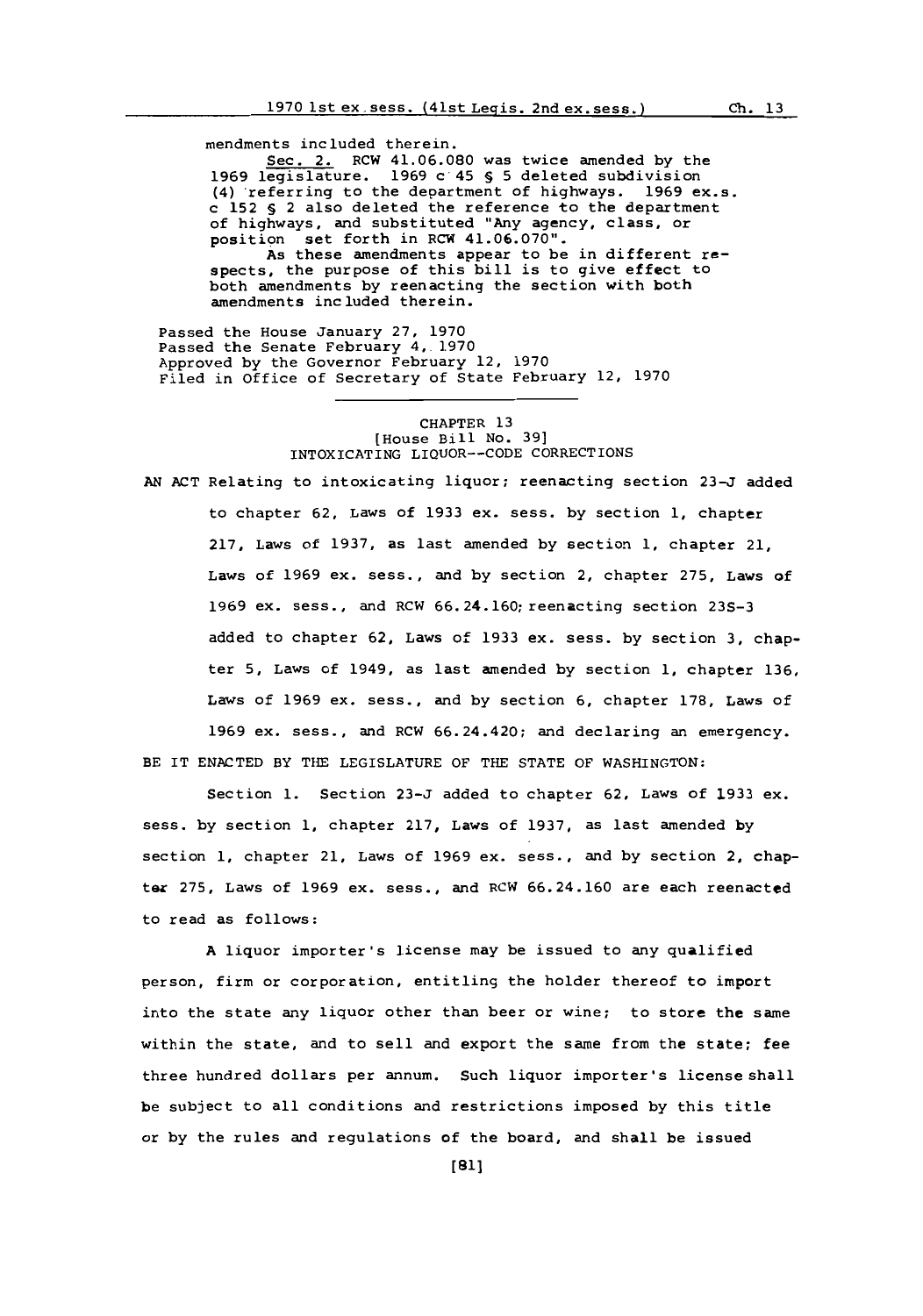# **Ch. 13 1970** lst ex. sess. (41st Leois. 2nd ex. sess. **<sup>I</sup>**

only upon such terms and conditions as may be imposed **by** the board. **No** liquor importer's license shall be required in sales to the Washington state liquor control board.

Sec. 2. Section **23S-3** added to chapter **62,** Laws of **1933** ex. sess. **by** section **3,** chapter **5,** Laws of 1949, as last amended **by** section **1,** chapter **136,** Laws of **1969** ex. sess., and **by** section **6,** chapter **178,** Laws of **1969** ex. sass., and RCW 66.24.420 are each reenacted to read as follows:

**(1)** The class H license shall be issued in accordance with the following schedule of annual fees:

(a) The annual fee for said license, if issued to a club, whether inside or outside of incorporated cities and towns, shall be three hundred thirty dollars.

**(b)** The annual fee for said license, if issued to any other class H licensee in incorporated cities and towns, shall be graduated according to the population thereof as follows:

Incorporated cities and towns of less than **10,000** population; fee **\$550.00;**

Incorporated cities and towns of **10,000** and less than **100,000** population; fee **\$825.00;**

Incorporated cities and towns of **100,000** population and over; fee **\$1,100.00.**

(c) The annual fee for said license when issued to any other class H licensee outside of incorporated cities and towns shall be: one thousand one hundred dollars; this fee shall be prorated according to the calendar months, or major portion thereof, during which the licensee is open for business, except in case of suspension or revocation of the license.

**(d)** The fee for any dining, club or buffet car, or any boat or airplane shall be as provided in subsection (4) of this section.

(e) Where the license shall be issued to any corporation, association or person operating a bona fide restaurant in an airport terminal facility providing service to transient passengers with more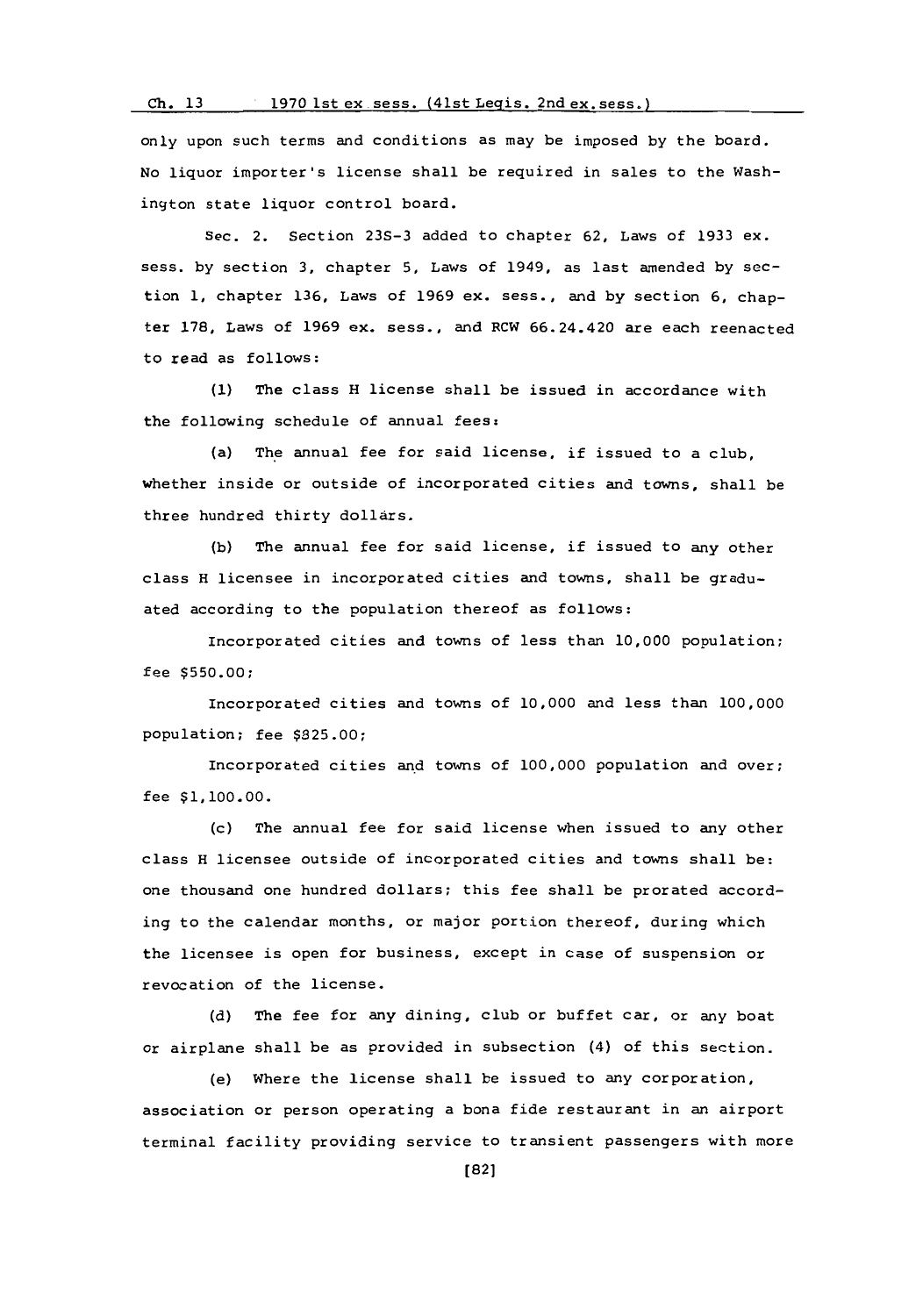than one place where liquor is to be dispensed and sold, such license shall be issued upon the payment **of** the annual fee, which shall be a master license and shall permit such sale within and from one such place. Such license may be extended to additional places on the premises at the discretion of the board and a duplicate license may be issued for each such additional place: PROVIDED, That the holder of a master license for a restaurant in an airport terminal facility shall be required to maintain in a substantial manner a least one place on the premises for preparing, cooking and serving of complete meals, and such food service shall be available on request in other licensed places on the premises: PROVIDED FURTHER, That an additional license fee of twenty-five percent of the annual master license fee shall be required for such duplicate licenses.

(2) The board, so far as in its judgment is reasonably possible, shall confine class H licenses to the business districts of cities and towns and other communities, and not grant such licenses in residential districts, nor within the immediate vicinity of schools, without being limited in the administration of this subsection to any specific distance requirements.

**(3)** The board shall have discretion to issue class H licenses outside of cities and towns in the state of Washington. The purpose of this subsection is to enable the board, in its discretion, to license in areas outside of cities and towns and other communities, establishments which are operated and maintained primarily for the benefit of tourists, vacationers and travelers, and also golf and country clubs, and common carriers operating dining, club and buffet cars, or boats.

(4) Where the license shall be issued to any corporation, association or person operating as a common carrier for hire any dining, club and buffet car or any boat or airplane, such license shall be issued upon the payment of a fee of one hundred sixty-five dollars per annum, which shall be a master license and shall permit such sale upon one such car or boat or airplane, and upon payment **of**

**[831**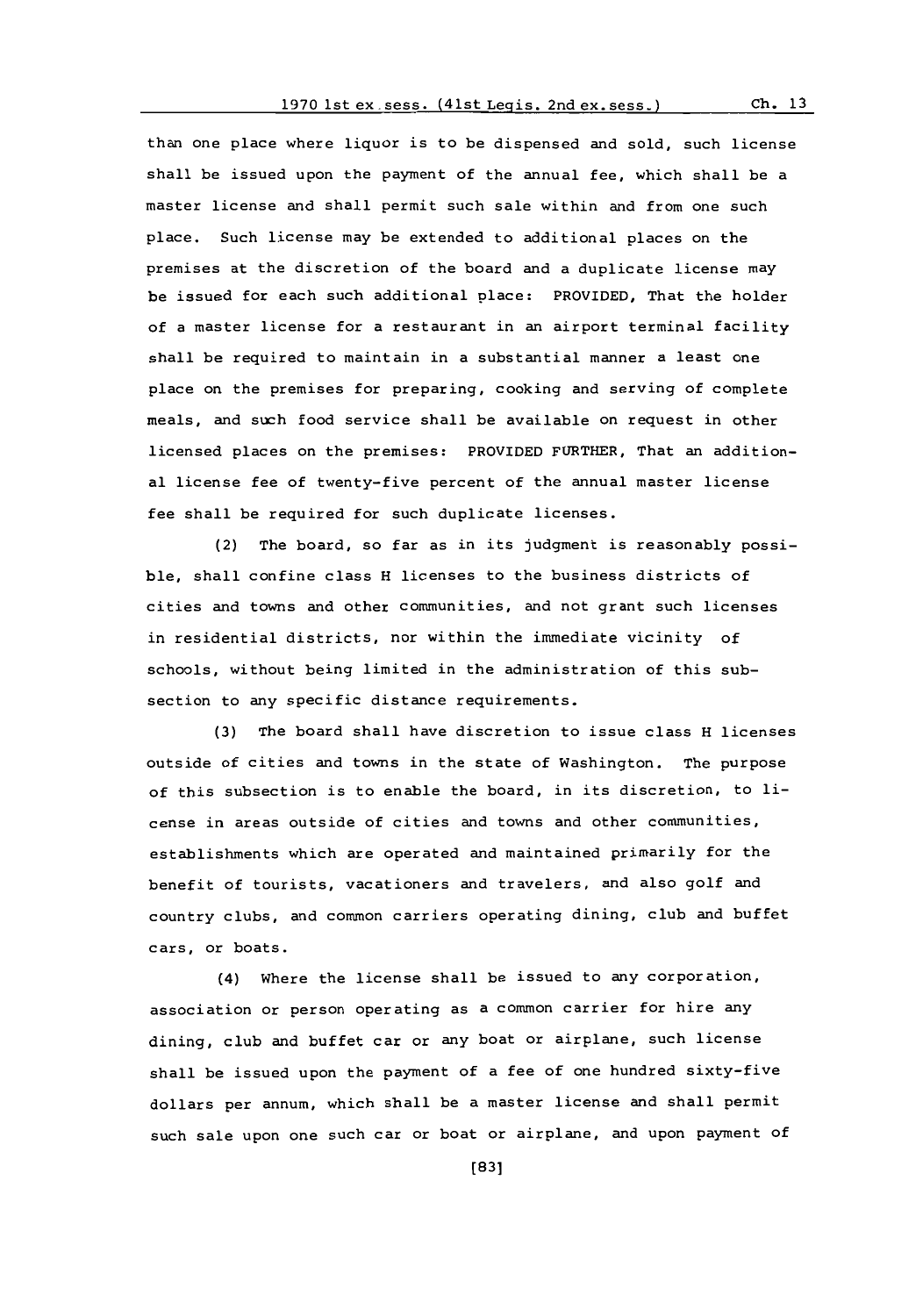#### **Ch. 13**1970 lst ex. sess. (41st Legis. 2nd ex. sess.)

an additional sum of five dollars per car or per boat or airplane per annum, such license shall extend to additional cars or boats or airplanes operated **by** the same licensee within the state, and a duplicate license for each such additional car and boat and airplane shall be issued: PROVIDED, That such licensee may make such sales upon cars or boats or airplanes in emergency for not more than five consecutive days without such license: **AND** PROVIDED FURTHER, That such license shall be valid only while such cars or buats or airplanes are actively operated as common carriers for hire and not while they are out of common carrier service.

**(5)** The total number of class H licenses issued in the state of Washington **by** the board shall not in the aggregate at any time exceed one license for each fifteen hundred of population in the state, determined according to the last available federal census.

**(6)** Notwithstanding the provisions of subsection **(5)** of this section, the board shall refuse a class H license to any applicant if in the opinion of the board the class H licenses already granted for the particular locality are adequate for the reasonable needs of the community.

**NEW** SECTION. Sec. **3.** This act is necessary for the immediate preservation of the public peace, health and safety, the support of the state government and its existing public institutions, and shall take effect immediately.

### EXPLANATORY **NOTE**

Section **1.** RCW **66.24.160** was amended twice in the **1969** extraordinary session of the legislature. **1969** ex.s. c 21 **§ 1** added "wine" to the liquor importer's license. **1969** ex.s. c **275 §** 2 changed the fee for liquor importers' licenses to three hundred dollars. As these two amendments appear to be in different respects, the purpose of this bill is to give effect to both amendments by reenacting the section with both amendments included in it.

Sec. 2. RCW 66.24.420 was amended twice in the xtraordinary session of the legislature. 1969 **1969** extraordinary session of the legislature. **1969** ex.s. c **136 § 1** added subparagraph (a) to subsection **(1)** relating to class H licenses for restaurants in airport terminals. **1969** ex.s. c **178 § 6** changed "incorporated cities and towns" to "cities and towns and other communities" in subsections (2) and **(3).**